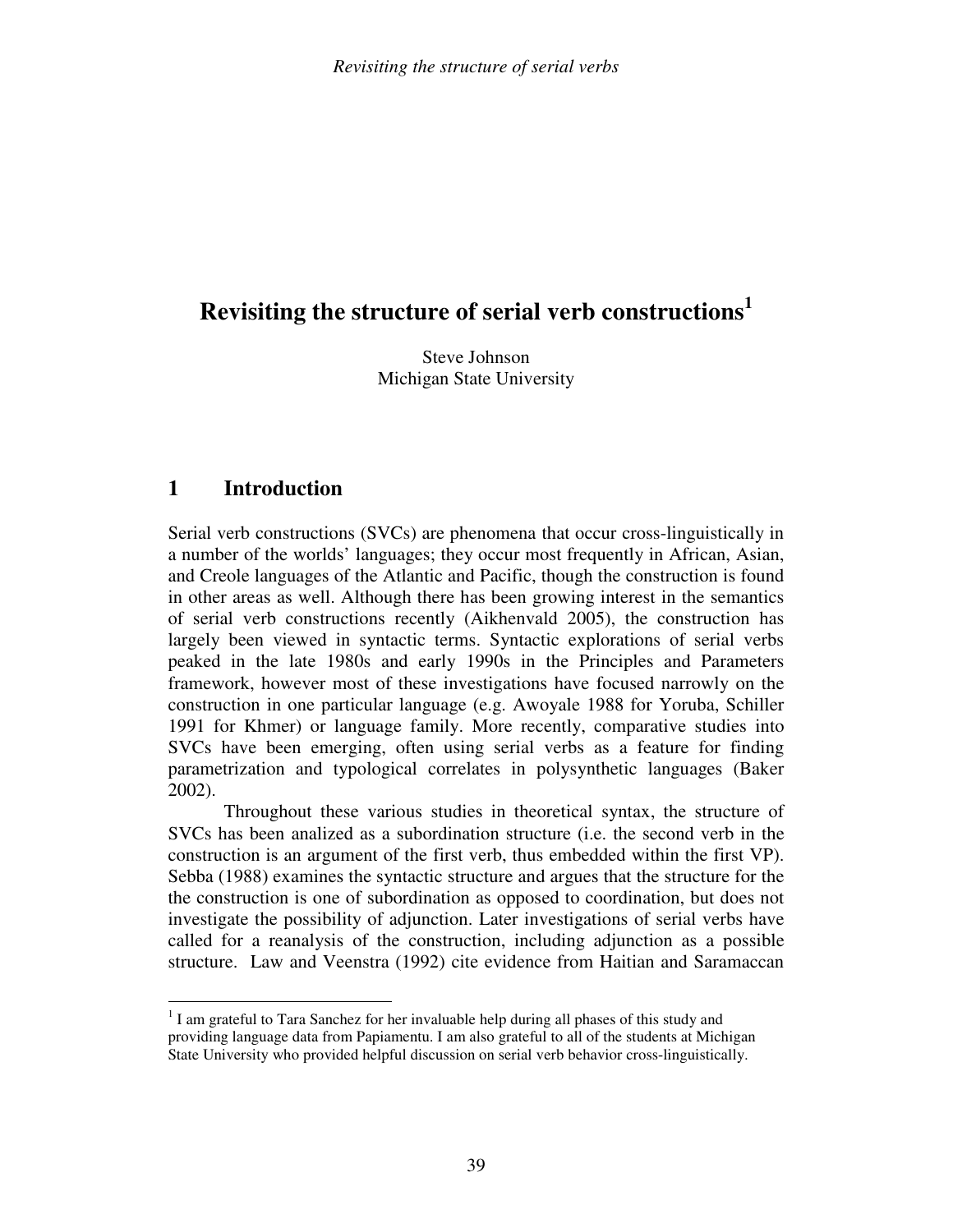to give a new analysis of the structure of serial verb constructions to be a structure of adjunction.

Though Law and Veenstra fail to support their analysis with syntactic evidence, they do raise the question of what structure exists in SVCs: subordination or adjunction. This paper will re-examine the syntactic structure of serial verb constructions while drawing from the literature of both syntax and creoles. The goal of this paper is to show what type of evidence is needed to analyze the structure of SVCs and to provide at least preliminary evidence from Krio that the structure of SVCs is a subordination structure.

# **2 Features of serial verbs**

Serial verb constructions consist of two verbs (or verb phrases) that occur in sequence without an intervening conjunction (subordinating or coordinating) between the verbs. The following sentences illustrate frequent types of serialzing verb constructions in Krio (Finney 2004).

- (1) i bai klos gi im pikin he buy clothes give his child 'He bought some clothes which he gave to his child.'
- (2) a tek nɛf kut di bred I take knife cut the bread 'I cut the bread with a knife.'

 The SVC in (1) uses the second verb phrase ("give his child") in order to express a benefactive interpretation. In (2), the serializing verb 'take' is used in order to get an instrumental interpretation. Both of these constructions contrast with the English equivalents in that the English sentences need either a relative clause or coordinating conjunctions to express the same meanings.

Muysken and Veenstra (1995) provide a comprehensive list of several other characteristics of serial verb constructions. The two (or more) verbs in SVCs must have:

(3)

- a. only one expressed subject
- b. at most one expressed direct object
- c. one specification for tense/aspect
	- i. often only on the first verb
	- ii. sometimes on both verbs, but semantically one specification
	- iii. sometimes only on the second verb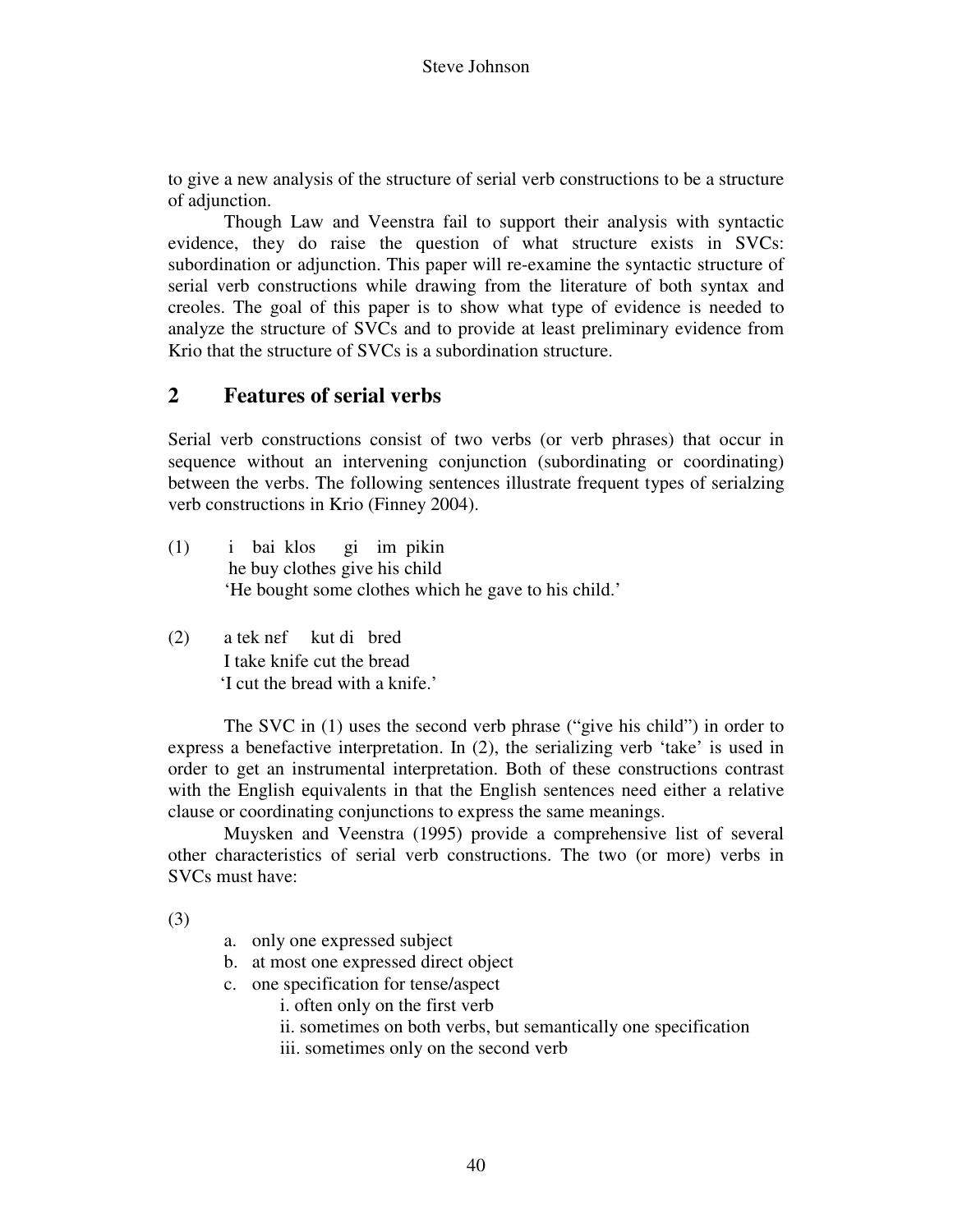- d. only one possible negator
- e. no intervening coordinating conjunction
- f. no intervening subordinating conjunction
- g. no intervening pause possible.

Sentences (1) and (2) above display all of these characteristics. Crucially, the absence of coordinating and subordinating conjunctions is responsible for the controversy over the structure of SVCs.

# **3 Structural possibilities of SVCs**

There are three types of possible structures for SVCs to consider: coordination, adjunction, and subordination.

#### **3.1 Coordination**

Coordinate structures are typically represented as two phrases that are conjoined by a coordinating conjunction, which is absent in SVCs.

(4) di uman kuk rɛs sɛl the woman cook rice sell 'The woman cooked some rice and sold it.'

The syntactic structure of how the verb phrases are adjoined in the English gloss of Sentence (4) is shown below.

(5)



If we want to assume a parallel (coordinated) structure for (4) in Krio, minimally we have to posit a phonologically null coordinating conjunction as a feature of SVCs. Additionally, we see the elimination of one of the overt nominal arguments in the coordinated VPs to avoid redundancy (as opposed to the use of pronominal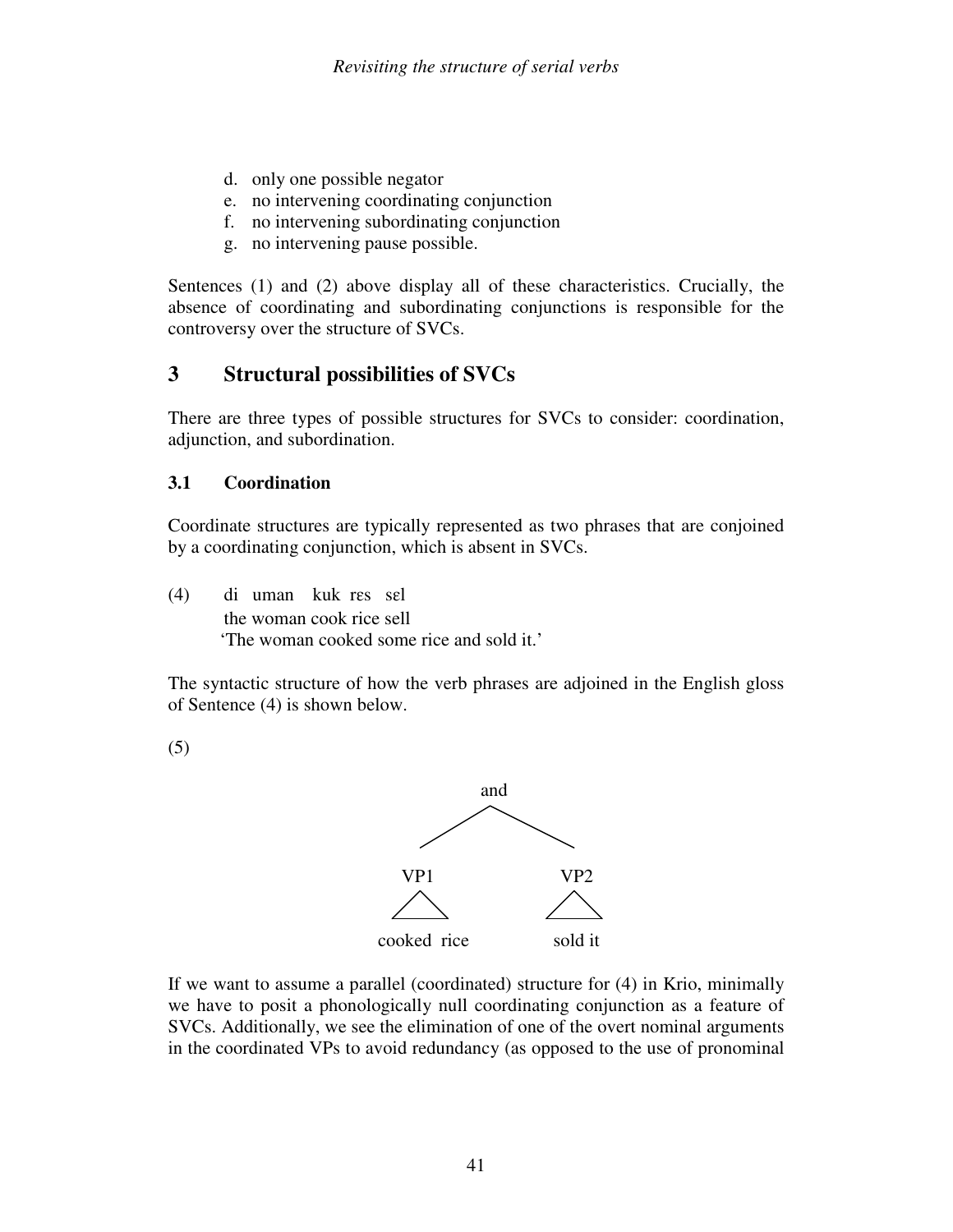

(6)



One question that may be raised is why to propose a syntactic structure that has to rely on phonologically null conjunctions? These phonologically null elements may seem dubious, but other phonologically null elements are rampant in the syntax (null complementizers, PRO, and other empty categories among others), so phonologically null coordinating conjunctions should not pose a problem for the syntax or semantics.

One advantage that this construction offers is an explanation of temporal ordering of the actions expressed by the different verbs in SVCs. In coordination constructions, the event of VP1 is interpreted as occurring before VP2. In the SVC shown in (4), "di uman kuk res sel", the interpretation of this can only be "the woman cooked then rice and then sold it", and crucially not "the woman sold the rice and then cooked it." This temporal ordering restriction is also gives rise to contrasts of verbs allowed in certain SVCs in various languages, illustrated by the Sranan data below (Muysken and Veenstra 1995).

(7) Mi teki fisi seri I take fish sell 'I sold the fish'

(8) \* Mi teki fisi bai I take fish buy 'I bought the fish'

Although choosing a coordination structure for SVCs is attractive, many researchers (Jansen et al. 1978, Sebba 1987, and others) have shown that SVCs do not show island effects that other coordinated structures show. The island effects are formalized in the Coordinated Structure Constraint (Ross 1967).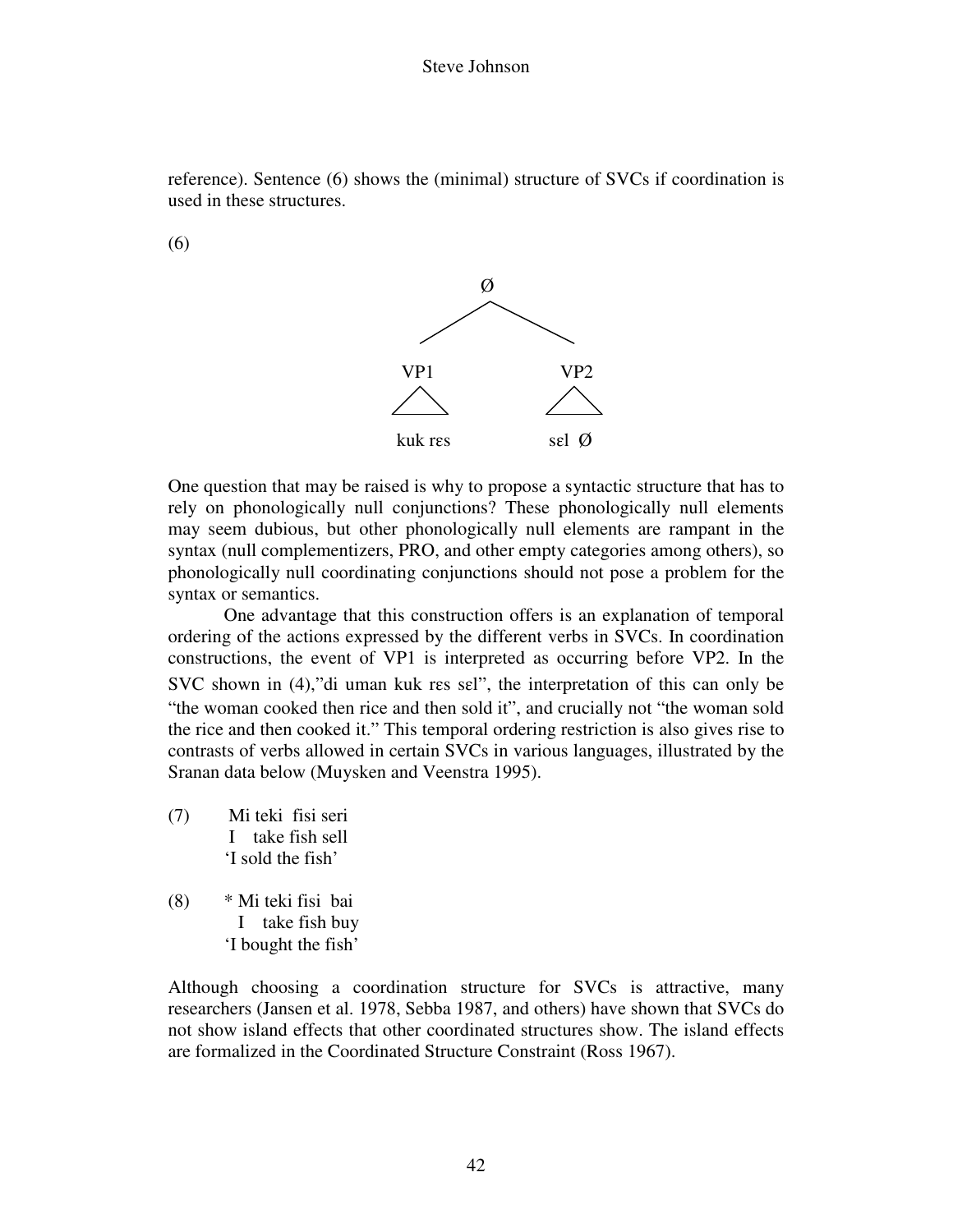**Coordinated Structure Constraint**: a conjunct in a coordinate structure may not be moved out of that coordinate structure.

An example of a violation of this constraint is shown in Sentence (9).

(9) \*Which book did you read Harry Potter and?

By the elimination of a coordinated structure by looking at how the construction behaves syntactically, there are only two choices: adjunction or subordination.

### **3.2 Adjunction**

There are two possible adjunction structures to consider for SVCs that yield the correct word order: V1 can be adjoined to V2 or V2 can be adjoined to V1. These possibilities are illustrated in (10) and (11), respectively.

(10) Adjunction of V1 to V2



(11) Adjunction of V2 to V1



The first difference between the adjunction structure and the coordinated structure is that in adjunction, the two VPs merge forming a separate phrase instead of merging with a lexical head. While the difference between (10) and (11) is slight, it has important syntactic consequences. Phrases that are projected higher in the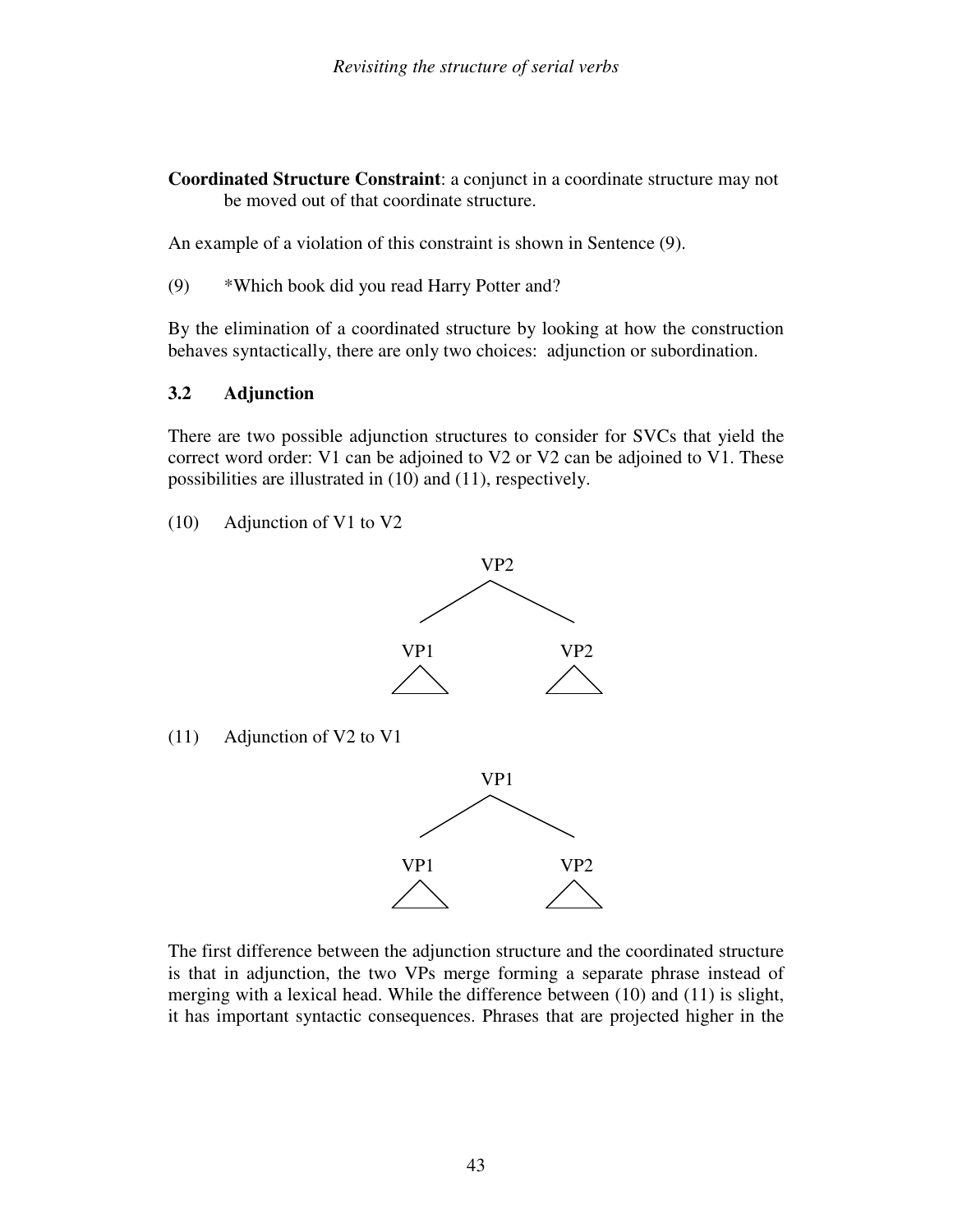syntax have dominance to those that are lower, which can yield syntactic restrictions.

 Muysken and Veenstra (1995) argue that the structure in (11) is the correct structure for SVCs, citing work on referential prominence by Dèchaine (1988) and adjunct extraction by Veenstra (1993). Dèchaine shows that the object of the first verb is referentially more prominent than the object of the second verb. Since the object of the first verb can bind a pronoun that is an object of the second verb and this relationship is asymmetrical, VP1 must have a higher projection in the syntax than VP2, which suggests that the correct structure is (11). Additionally, Veenstra shows that "it is only possible to construe an adjunct WH-phrase with the first VP and not with the second VP" (Muysken and Veenstra 1995), which additionally shows its prominence which must be projected in the syntax.

#### **3.3 Subordination**

Although Law & Veenstra conclude that the structure in SVCs must be an adjunction structure, they provide no theoretical insight as to why one should choose an adjunction structure over one of subordination. The structure of subordination of V2 under V1 will still give the same effects of asymmetrical ccommand and semantic interpretations with adjunct WH-phrases as adjunction of V2 to V1. With subordination, the second verb phrase in a SVC is an argument of the first verb; thus, VP2 is embedded in VP1, so VP1 is necessarily higher than VP2. The structure of SVCs when the first verb is intransitive is shown below in (12).

(12) Subordination of V2 to V1



The structure of SVCs if the first verb is transitive will be parallel to the structure of ditransitive verbs. The most noticeable difference between (11) and (12) is that in (11), there are two separate VP1 nodes, which allows VP1 to function separately from VP2. This separation is eliminated with a subordination structure.

 In the Principles and Parameters framework, the structure of SVCs has been assumed to be a form of subordination. Baker (1989) views the subordination as one of the defining characteristics of this construction, which sets itself apart from adverbial and prepositional modifiers of verbs. Although the structure is merely assumed, there are arguments for this supposition that have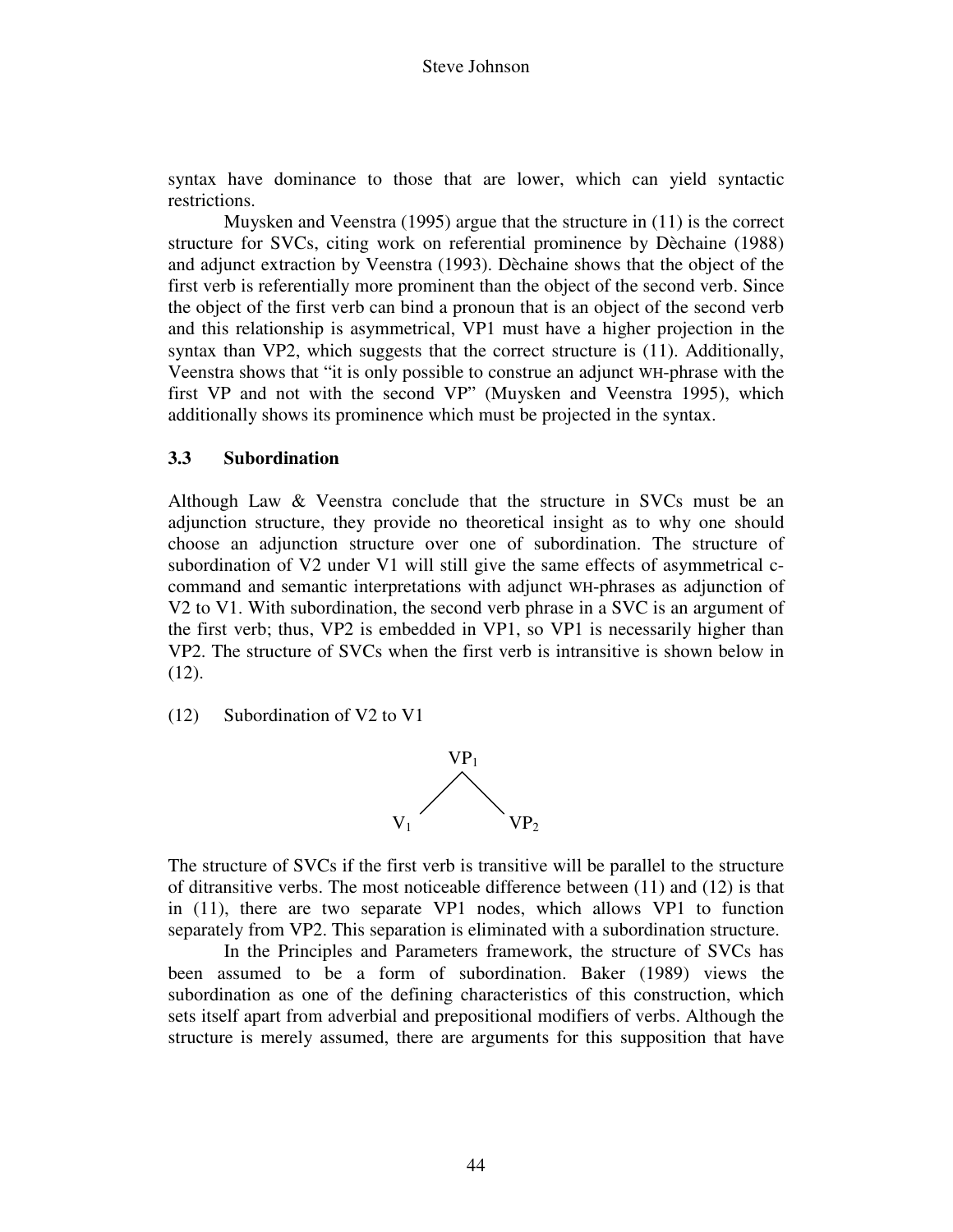been linked to this structure: the extractability of elements from SVCs (e.g. stranding, clefting) and the close semantic relationship between the verbs in most SVCs, which can be explained by an argument structure.

# **4 Evidence for structure**

So far, we have seen arguments against coordination from evidence of island effects despite the theoretical appeal of the structure and we have reviewed arguments for adjunction of V2 to V1 despite any direct evidence that adjunction is present in the structure. We have also seen arguments for subordination occurring, despite any evidence that the structure is one of subordination. What is now needed is conclusive evidence in favor of either adjunction or subordination.

 The problem of adjunction and subordination can be solved by the examination of asymmetries associated with arguments versus adjuncts. One such test is the "do so" substitution test in English—"do so" can substitute for a verb with an adjunct following it (13b), but cannot substitute for the verb with an argument following it (14b).

- (13) a. John left in the morning. b. John did so in the morning.
- (14) a. John ate an apple. b. John did so an apple.

Unfortunately, tests such as the "do so" substitution test are language specific and rely on constructions that are marked cross-linguistically (such as do-support) where they do exist.

 One cross-linguistic test that can be examined is adjunct island effects (Ross 1967) associated with violations of the Empty Category Principle (Chomsky 1981). The ECP can be generalized as follows.

(15) An empty category must be properly governed.

Apart from the debate on what constitutes "proper government," the general idea is that if there is movement in a syntactic derivation that leaves behind a trace (an empty category), the trace must be governed by the moved element. Adjunction structures violate proper government (with whatever definition of proper government that is used), and so it leads to the contrast in grammaticality of the following examples, where arguments are properly governed with WH-movement, but adjuncts are not.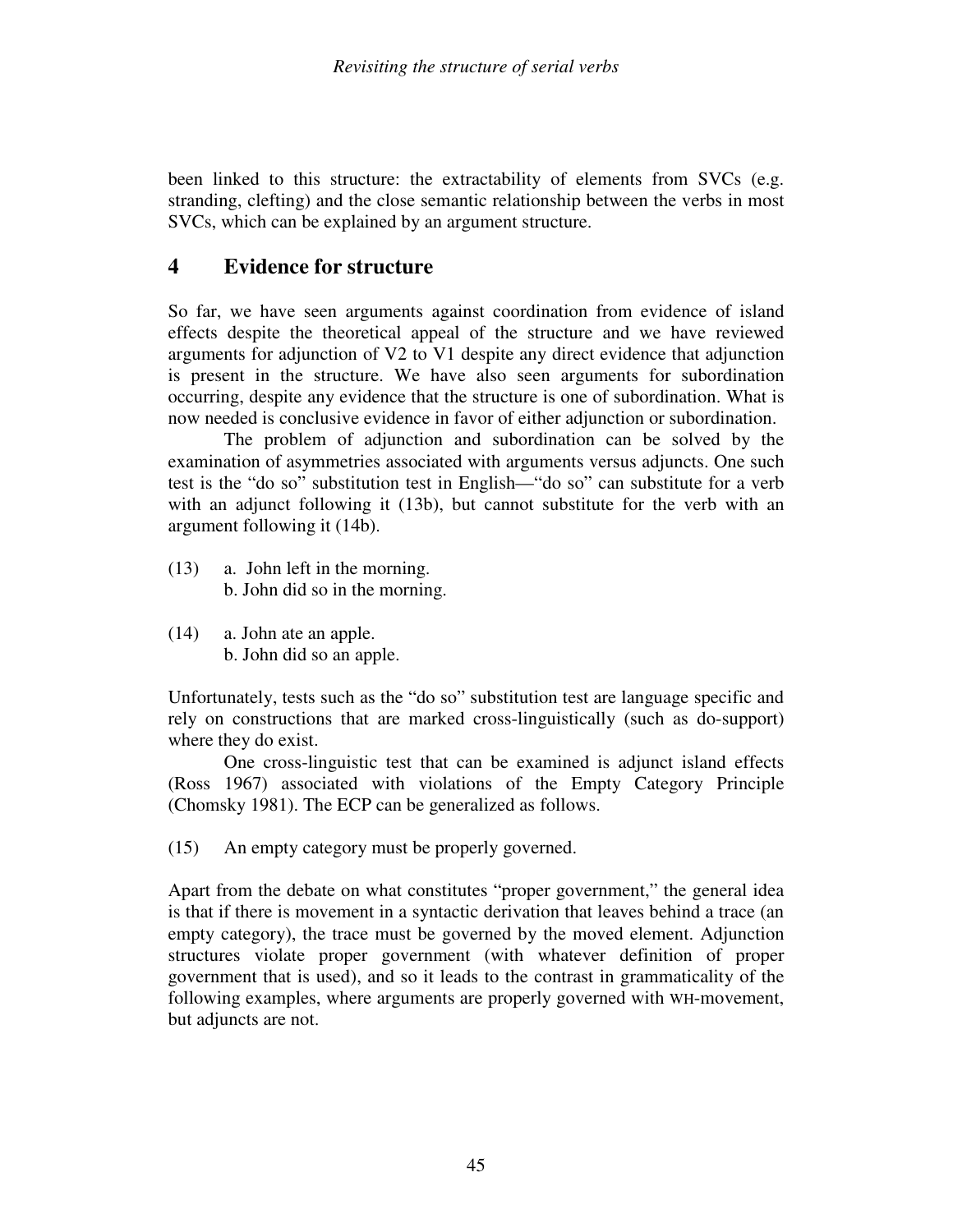- (16) John ate an apple. What did John eat [e]?
- (17) John ate an apple after the movie. \*What did John eat an apple after [e]?

This contrast can be used as evidence for structure in serializing languages. If the structure of SVCs is one of adjunction, then WH-extraction should be ungrammatical; thus, if WH-extraction is possible, the structure of SVCs will be subordination. There are some issues that surface when one tries to find appropriate evidence to argue for the structure of SVCs. The first problem is that many serializing languages are *WH-in-situ*. Another issue is that not all languages seem to show ECP effects. In order to find evidence for either subordination or adjunction, one must find a language with serial verb constructions that allows WH-movement and shows ECP effects. Krio, an English-lexified creole of Sierra Leon, is one such language.

 The following examples from Nylander (1985) show the relevant examples of wh-movement in SVCs Krio.

- (16) Uda John bin lay gi [e]? who john PAST lie give? "Who did John lie to?"
- (17) Uda i kin bay orinc gi [e]? who he HAB buy orange give [e]? "Who does he usually buy an orange for?"

As we can see, the WH-movement<sup>2</sup> in the examples is grammatical. This grammaticality is not expected if Law and Veenstra's adjunction analysis of SVCs were correct, since the extraction of the adjunct would lead to an adjunct island violation.

# **5 Conclusion**

The investigation of the structure of SVCs by Law and Veenstra shows the danger of looking only within the literature of a specialized field when conducting studies; syntacticians made assumptions of the structure based what was en vogue

<sup>&</sup>lt;sup>2</sup> Other sources on wh-question in Krio have shown the presence of an obligatory focus particle "na". With or without this particle, there would still be extraction out of a lower position, which would still cause adjunct island violations if the structure of SVCs is an adjunctions structure.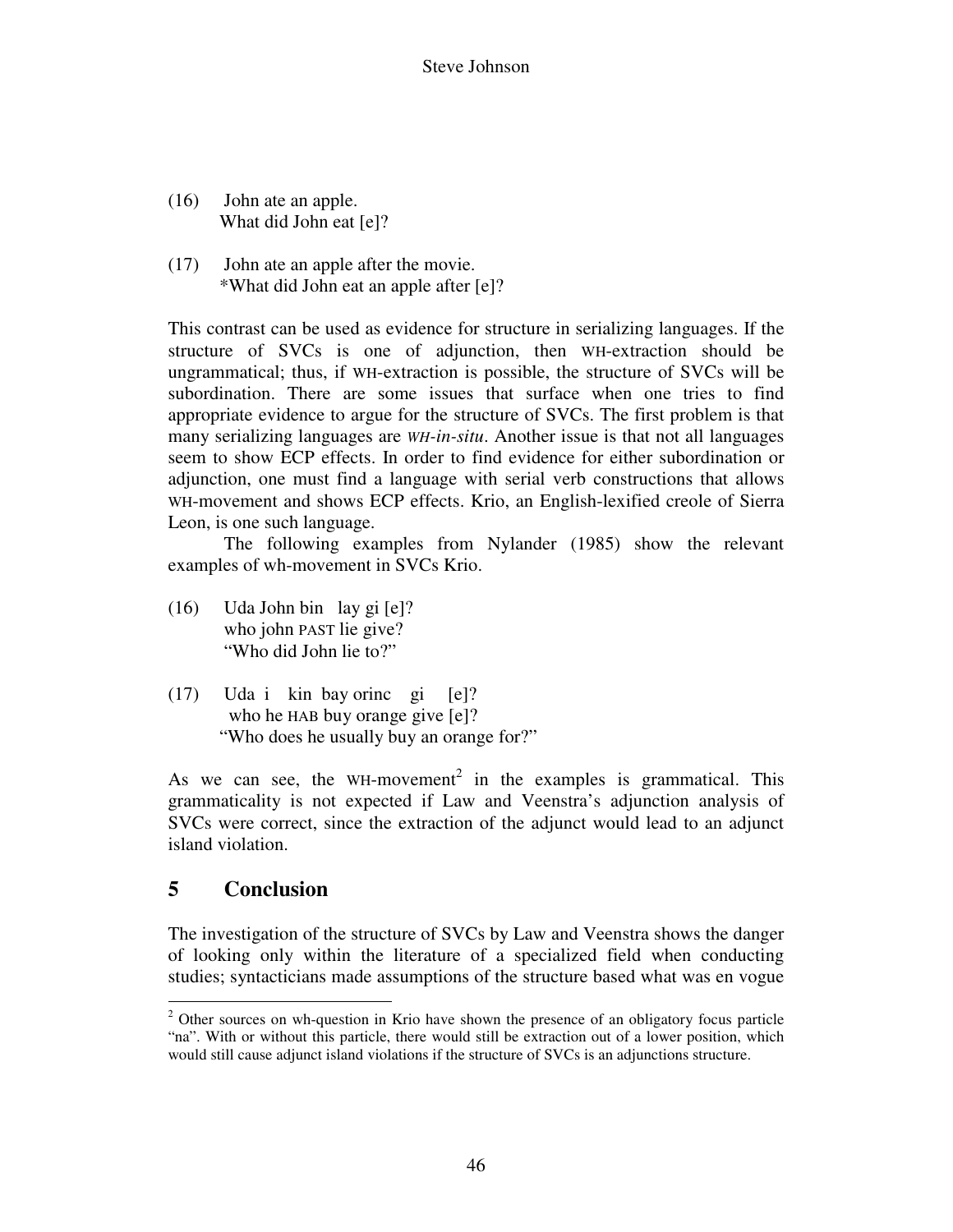for syntactic analyses at the time, while creolists failed to make use of an abundance of data collected in order to analyze a separate, but related, phenomenon in syntactic theory. Positing structures without evidence does nothing to further understanding in any discipline, especially when evidence is out there for analysis.

While there is not a plethora of data supporting subordination as the structure of serial verb constructions, particularly since conclusive evidence can only come from a language with SVCs and WH-movement that also shows island violations, this reinvestigation of the phenomenon shows at least primary support for the structure of subordination based on evidence from Krio. From the three structural possibilities, a subordinating structure is the only possibility after elimination of coordination and adjunction with island effects. Additionally, the theoretical motivations for the structure strengthen the analysis subordination as the correct structure for SVCs.

A continuation of this study would look at SVCs in different languages to see if there is just one "serializing" type language, another assumption made in syntax, or if SVCs in different languages behave differently. In particular, is it the case that languages with SVCs but without WH-movement behave differently? While the structure may very well differ from language to language, this study shows that at least for Krio, evidence points to a structure of subordination for SVCs.

#### **References**

- Aikhenvald, Alexandra . 2005. 'Serial verb construction in typological perspective.' In *Serial verb constructions: A cross-linguistic typology.* Eds Alexandra Aikhenvald and R.M.W. Dixon , Oxford University Press.
- Awoyale, Yiwola. 1988. Complex predicates and verb serialization. MIT Lexicon Project. Paper 29. Cambridge MIT Center for cognitive Science.
- Baker, Mark. 1989. Object sharing and projection in serial verb constructions. *Linguistic Inquiry* 20: 513-553.
- Baker, Mark. (2002) On zero agreement and polysynthesis, ms., Rutgers University.
- Chomsky, Noam. 1981. Lectures on government and binding. Dordrecht-Holland: Foris Publications.
- Dechaine, Rose-Marie. 1988. Towards a typology of serial constructions in Haitian. *Niger Congo Syntax and Semantics* 1, pp. 49-64.
- Finney, Malcom. 2004. "Substratal Influence on the Morphosyntactic Properties of Krio." *Linguistic Discovery*, Vol 2.2, pp58-81.